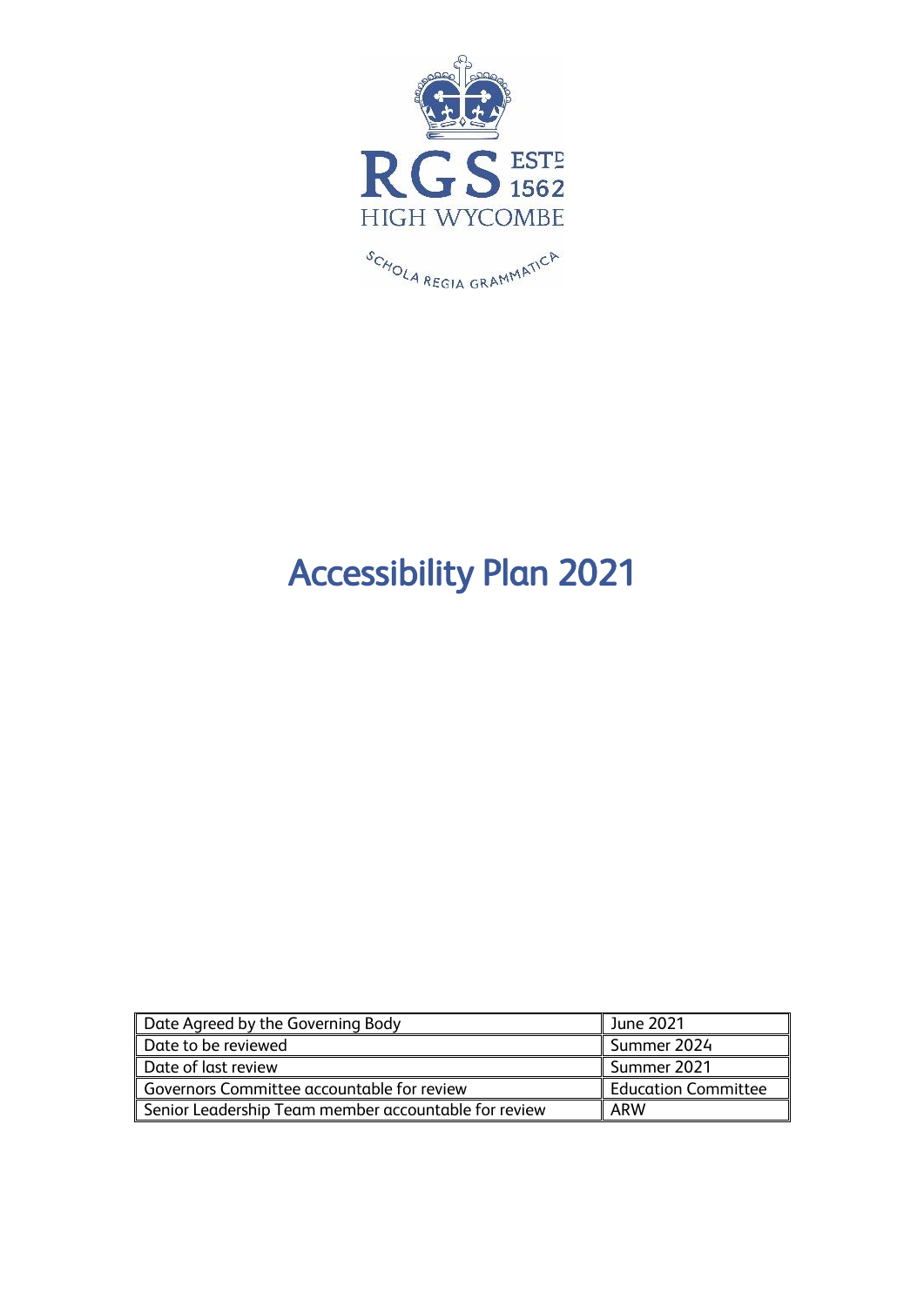## Accessibility Plan 2021

## **Introduction**

The Royal Grammar School is committed to the principle that all students realise their potential. This is achieved through a broad and balanced curriculum that provides equality of opportunity and enables high achievement for all, regardless of specific need. To this end we are committed to providing an environment that enables full access to all pupils, staff, parents and visitors regardless of their physical, social, spiritual, emotional and cultural background. We will take positive action in line with the Equality Act (The Act) with regard to disability and we will develop and promote a culture of inclusion, support and awareness within the school.

The Accessibility Plan will be considered when drafting school policies and will be reported upon every three years. It is intended that improvements to the school environment will be included in the School Strategic and Operational Plans.

## Purpose

The Plan sets out proposals to increase access to education for disabled pupils in the three required areas as stated in the planning duties in the Act:

- increase the extent to which disabled pupils can participate in the school curriculum
- improve access to the physical environment of the school
- improve the delivery of information

The school also recognises its responsibility towards disabled staff and will:

- monitor recruitment procedures to ensure that all people with disabilities are given equal opportunities
- ensure that any staff with disabilities are supported with special provision to ensure that they can work effectively
- where necessary, make reasonable adjustment to enable staff to fully access the work place

## **Monitoring**

The Plan will be reviewed in consultation with pupils, disabled pupils, parents of disabled students, staff, Governors and external stakeholders.

## What is meant by disability?

The Act defines disability as:

## "A person has a disability if he or she hasa physical or mental impairment that has a substantial and long term adverse effect on his or her ability to carry out daily activities."

These impairments include sensory loss, mental illness, mental health, learning difficulties, dyslexia and physical conditions such as diabetes, arthritis and epilepsy. Behaviour difficulties are only included when they relate to underlining physical or mental impairment or result from a mental illness which is well recognised, e.g. ADHD, ADD, ASD etc. This therefore includes a number of pupils who are or may be on our Special Educational Needs and Disabilities (SEND) Register.

Within this document the term "curriculum" refers to both teaching and learning within school time and participation in co-curricular activities and school visits.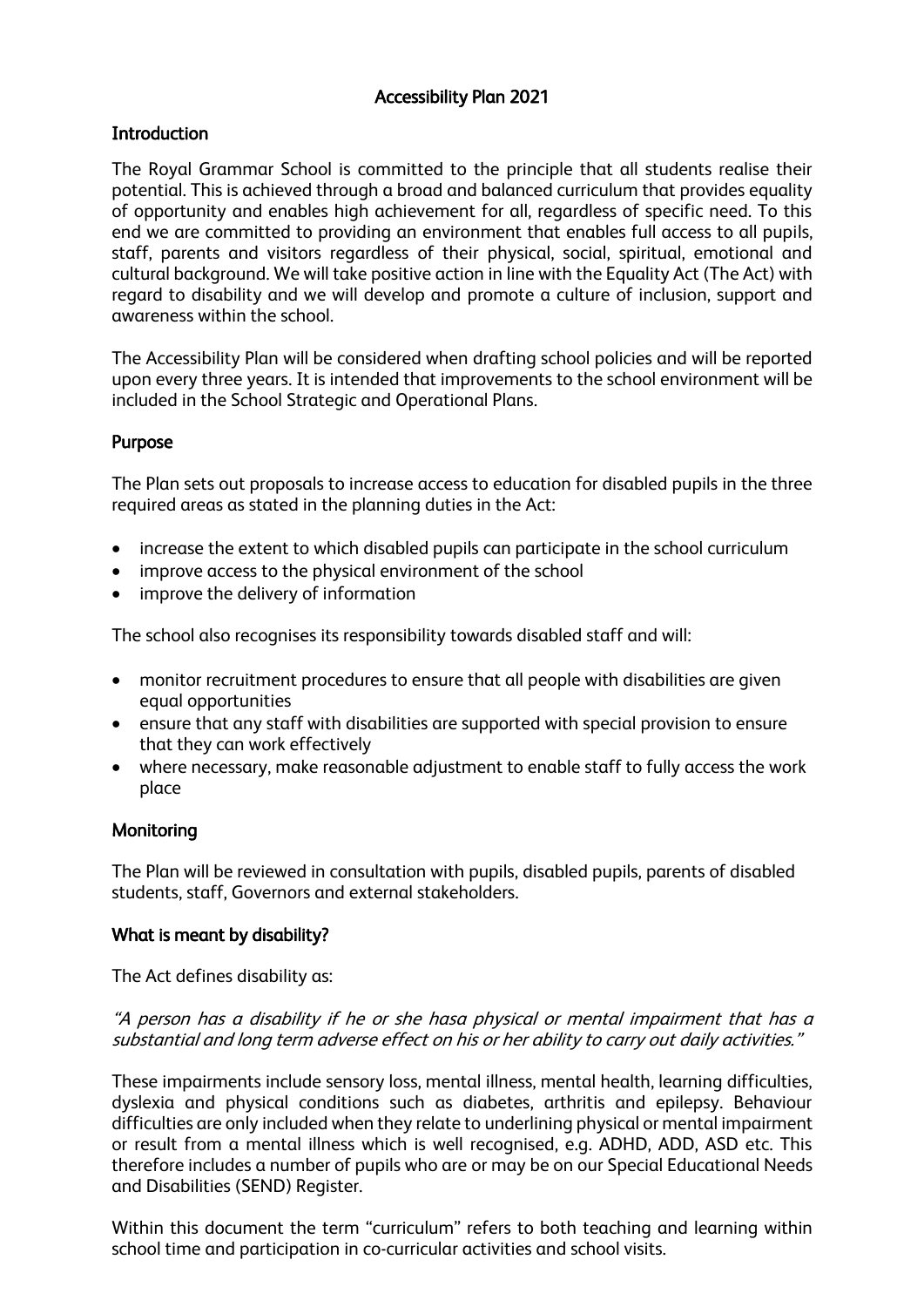# Overall Strategy

We aim over time to increase the accessibility of provision for all students, staff and visitors including those with disabilities. Our strategies include:

- setting admission criteria which does not discriminate against students with disabilities or treat them unfairly
- having high expectations of all students be they disabled or able bodied
- finding ways in which all students can take part in the full curriculum including sport, music and other co-curricular activities
- planning out-of-school activities including all school trips so that students with disabilities can participate
- devising teaching strategies which will remove barriers to learning and participation for students with disabilities
- planning the improvement and the modification of the physical environment of the school to cater for the needs of students with disabilities as resources allow
- raising awareness of disability amongst all school staff
- providing written information for students with disabilities in a form which is user friendly
- using language which does not offend in all literature and making staff and students aware of the importance of such language
	- introducing whole school use of electronic tablets to enable material to be viewed and heard in different formats thus improving access of materials for visually impaired, hearing impaired pupils amongst others

It is important that regular monitoring occurs to ensure that pupils with disabilities are not being disadvantaged and that this will lead to action planning.

# Planning Duty 1

## Increasing the extent to which disabled pupils can participate in the school curriculum

It is our aim to:

- 1. Audit pupils, who require learning support, in the autumn term, to assess the differentiated resources available to them.
- 2. Provide training to all staff on the importance of high quality teaching and differentiation of the curriculum where appropriate..
	- All departments to ensure that schemes of work are delivered through high quality teaching.
	- SEN/D Department to work closely with Subject Leaders and teachers to ensure that all lessons are accessible to all pupils
	- Teaching staff to liaise with the SEN/D Manager and Learning Support Assistants (LSAs) prior to lessons so that support is fully utilised.
- 3. Ensure equal access for students with a disability to co-curricular activities and school visits.
	- Risk assessment and planning of trips to include accessibility references
	- Analyse co-curricular activities to ensure inclusion of students with a disability and on the SEN/D List.
- 4. Ensure that all pupils feel supported and included within the school.